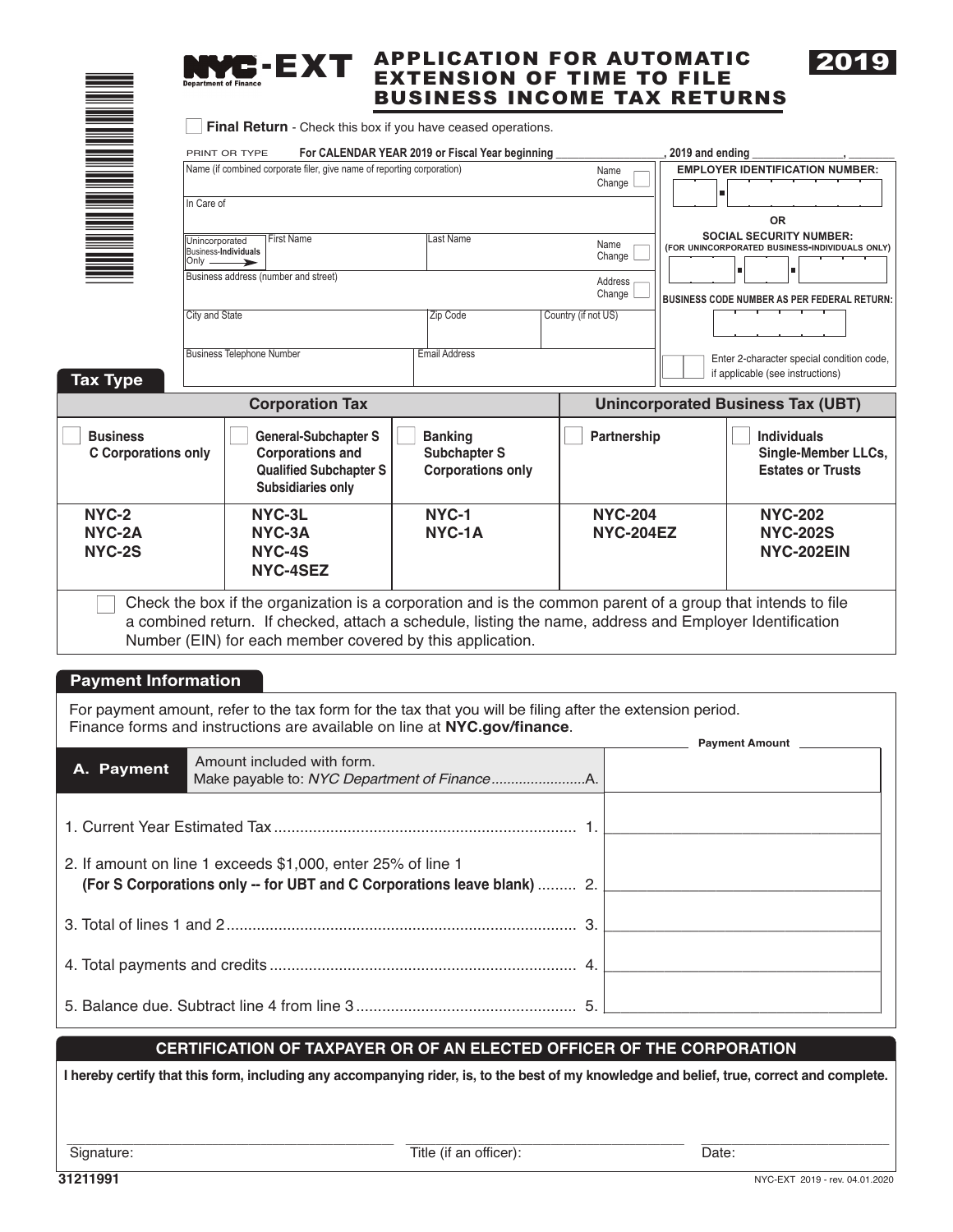# **INSTRUCTIONS**

#### **Special Condition Code for Tax Year 2019**

The New York City Department of Finance (DOF) recognizes that taxpayers and return preparers affected by the COVID-19 outbreak may be unable to meet certain New York City filing and payment deadlines. Therefore, the DOF is waiving penalties for DOF-administered business and excise taxes due between March 16, 2020, and April 25, 2020. If you have been affected by this outbreak and could not file this return (or extension request) on a timely basis, and are requesting that the late filing, late payment or underpayment penalties be waived, enter CV in the two boxes for the Special Condition Code on the top of the form. Please note that while late filing and late payment penalties are waived, interest, where applicable, at the appropriate underpayment rate, must be paid on all tax payments received after the original due date calculated from the original due date to the date of payment. See Finance Memorandum 20-2, Business Tax Filing Extensions and the COVID-19 Outbreak, March 19, 2020.

### *Legislative Changes*

The **Corporation Tax**, as used in these instructions, refers to the Business Corporation Tax under Subchapter 3-A, General Corporation Tax under Subchapter 2 and Banking Corporation Tax under Part 4 of Subchapter 3 of Chapter 6 of Title 11 of the NYC Administrative Code.

See the instructions to Forms NYC-2, NYC-2A, NYC-2S, NYC-3L, NYC-3A, NYC-4S, NYC-4S-EZ, NYC-1 and NYC-1A for legislative changes affecting the calculation of the Corporation Tax.

See the instructions to Forms NYC-202, NYC-202EIN and NYC-204 for legislative changes affecting the calculation of the Unincorporated Business Tax (UBT).

### *General Information*

- **1.** If you file this application on or before the due date, you will automatically receive an extension of six months after the due date for the filing of your completed tax return, if you properly estimate the tax and send a remittance in the amount shown on line 5. (If line 4 exceeds line 3, no remittance is required.)
- **2.** A corporate taxpayer that has received an automatic six-month extension by filing this form may request up to two additional three-month extensions by filing NYC-EXT.1. A separate form NYC-EXT.1 must be filed for each additional

three-month extension requested. The Department of Finance may grant one or both additional three-month extensions if good cause exists.

A UBT taxpayer may not request an additional extension.

- **3.** If a corporation ceases to be subject to tax under the Corporation Tax, the tax accounting period ends on the date on which the cessation occurs and is the corporation's taxable year for that period. The corporation must file a final return or apply for an extension of time to file a final return on or before the 15th day after the date that the corporation ceases to be subject to the Corporation Tax.
- **4.** A properly estimated tax must be either:
	- **a)** not less than 90% of the tax for the year for which an extension is requested as finally determined

- **or** -

**b)** not less than the tax shown on the return for the preceding taxable year if that year consisted of 12 months.

**NOTE:** For this purpose, the tax as finally determined includes a final determination of the tax due for the taxable period after an audit, the filing of an amended return or any other adjustment or correction.

For UBT partnership filers, if the partnership had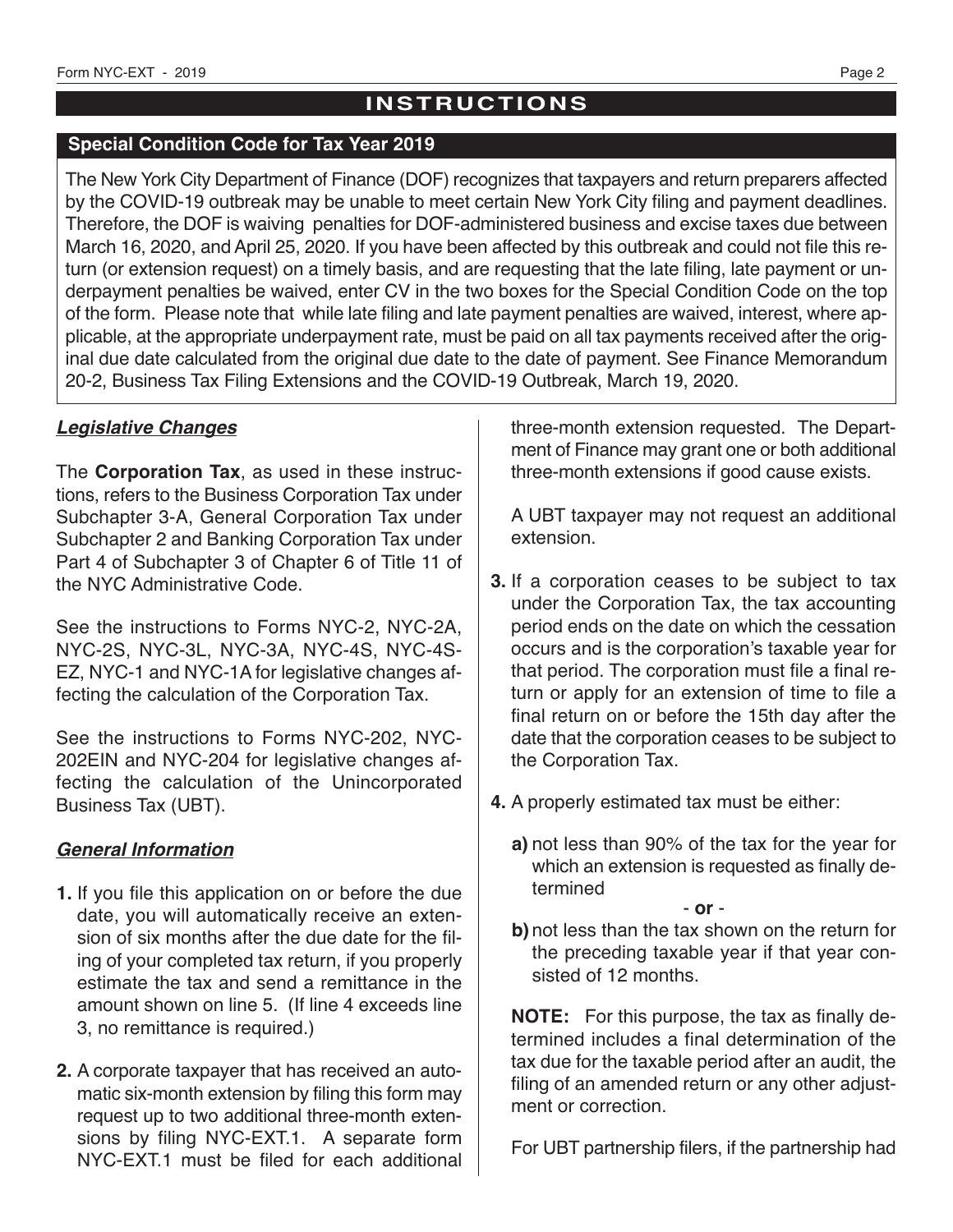\$1,000,000 or more of unincorporated business taxable income allocated to the City for any taxable year during the three years immediately preceding the taxable year covered by this application, a properly estimated tax is not less than 90% of the tax as it is finally determined. Clause (b) above is not applicable.

Finance will not grant an extension to a taxpayer that fails to meet all of these requirements. If the tax return for which the extension was requested is filed after the due date, the Department may assess late charges and interest. If the taxpayer has obtained a valid automatic extension, only interest will be charged on any balance due with the return.

### **Line 1**

On line 1, enter the estimated tax, after allowable credits for the year covered by this application. See paragraph 3 under "General Information".

#### Combined Filers

The combined filing is subject to revision or disallowance on audit. The combined group should file a joint application for automatic extension on one form.

The amount entered on this line should be the estimated tax plus the minimum tax for each taxpayer included in the combined group, except the reporting corporation, which is responsible for the combined tax.

The minimum tax for Corporation Tax except for Banking Corporation Tax, is calculated based on a sliding scale (see tables below). The minimum tax for Banking Corporation Tax is \$125.

**NOTE:** A combined return member is excused from the minimum tax payment if it is not subject to tax.

#### **MINIMUM TAX**

To determine the Minimum Tax for Corporations except Banking Corporations, use the following tables. **Table 1 is for all corporations subject to the General Corporation Tax.** This would apply to Subchapter S Corporations and Qualified Subchapter Subsidiaries only. **Table 2 applies to all C corporations subject to the Business Corpora-**

**tion Tax.** The amount of New York City receipts for this purpose is the total amount of all receipts the taxpayer has received in the regular course of business from such sources as sales of personal property, services performed, rentals of property and royalties. For C corporations filing on Forms NYC-2, NYC-2A or NYC-2S, the receipt amount would be the amount shown on NYC-2, Schedule F, Part 1, Line 1, Column A, or Schedule F, Part 2, Line 2a, Column A; or NYC-2S, Schedule A, line 14. For combined groups filing Form NYC-2A, the minimum tax for member corporations (other than the designated agent) is the amount that would be entered on line 5 of Schedule A of that form and the minimum tax for the designated agent is the amount that would be entered on line 3 of Schedule A of that form. See the instructions to Form NYC-2A. For S corporations subject to General Corporation Tax, the receipts amount would be the same as the amount that would have to be shown on Form NYC-3L, Schedule H, Column A, Line 6. For taxpayers which are part of a combined group, the amount would be (i) for the reporting corporation, the amount on Form NYC-3A, Schedule H, Column A line 6a; and (ii) for corporations other than the reporting corporation ("subsidiaries"), the amount on Form NYC-3A/B, Schedule H, Line 6a in the column for that subsidiary, except if there is only one subsidiary, in which case the amount entered on Form NYC-3A, Schedule H, Column B, Line 6a.

### **TABLE 1 - GENERAL CORPORATION TAX - FIXED DOLLAR MINIMUM TAX**

For a corporation with New York City receipts of:

| More than \$100,000   |  |
|-----------------------|--|
|                       |  |
| More than \$250,000   |  |
|                       |  |
| More than \$500,000   |  |
|                       |  |
| More than \$1,000,000 |  |
|                       |  |
| More than \$5,000,000 |  |
|                       |  |
|                       |  |